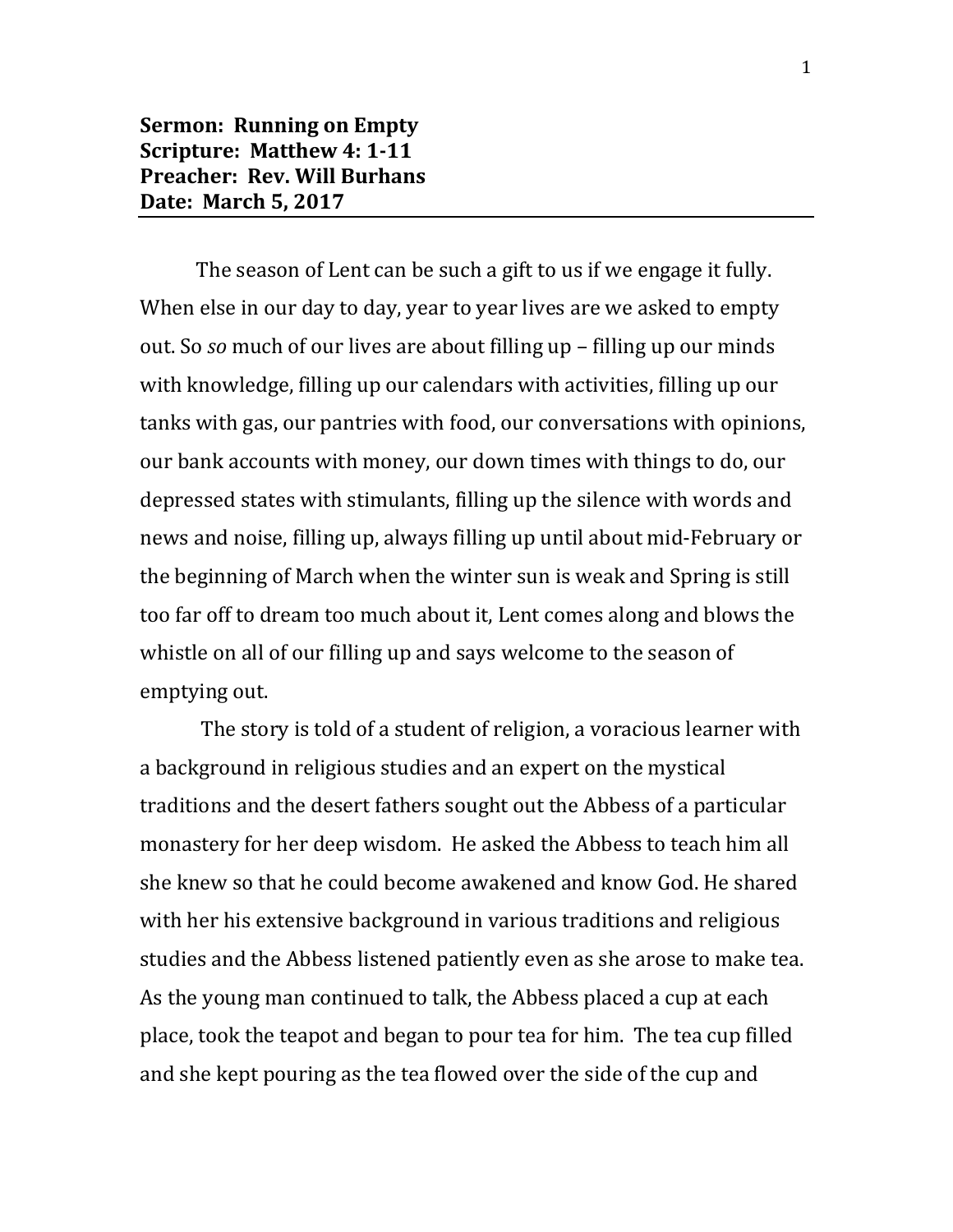saucer and began to flow over the table when finally the young quit his reverie "stop, stop, the cup is full and overflowing!" The Abbess stopped pouring and said "Yes, it's true and you are like this cup, full of your own and others' ideas. You come asking for teaching and wisdom but your cup is already full. I can't put anything more in. Before I can teach you anything, you'll have to empty your cup."

On the other side of the world and from a very different tradition, a great Chinese spiritual master named Send T'sans once said "Do not search for the truth, only cease to cherish your own opinions." The spiritual path for so many of the world's great spiritual traditions but especially for Christian spirituality is the way of emptying. If the cross as the central symbol of our faith does not represent the path of emptying out then it represents nothing. Remember the Apostle Paul's words: "though Jesus was in the very nature of God, he did not consider equality with God something to use to his own advantage but he emptied himself, becoming obedient to the point of death, even death on a cross." (Philippians 2)

The Lenten paradigm is Jesus driven into the wilderness for 40 days, fasting and alone, tempted by the devil to fill up his emptiness superficially with bread and control and power and all sorts of tricks of the ego, to make it all about him, and Jesus responds to the temptation to be centered upon himself with the commitment to be centered in God, from being full of himself to remaining empty until he could be filled with God…. remaining empty til he could be filled with God.

The 3 traditions of Lent – Fasting, Prayer, and Alms-Giving – are all spiritual practices of emptying. In fasting, we intentionally empty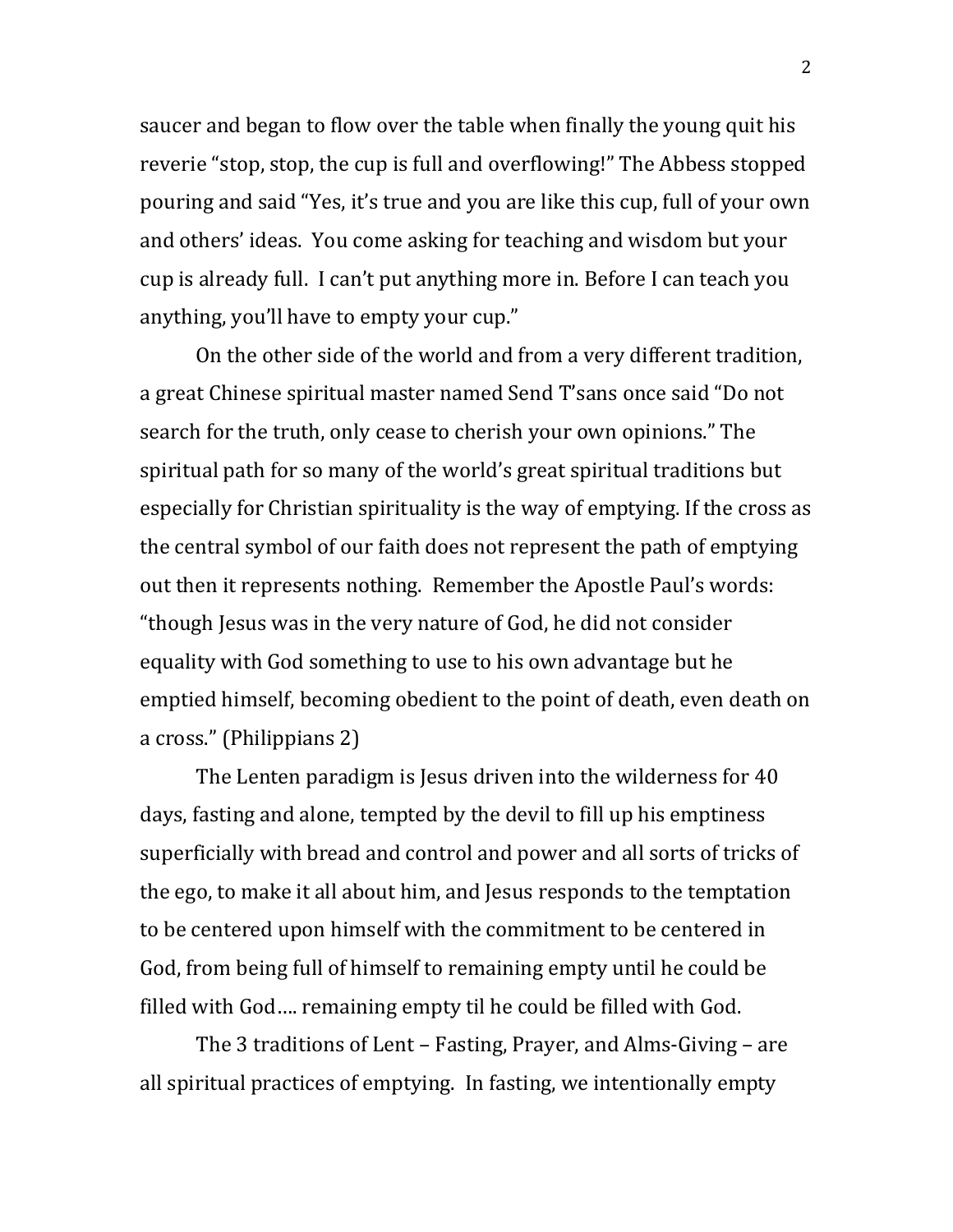our bellies and resist the urge to devour unconsciously whatever is put before us. In prayer we empty our minds and resist the urge to fill our minds on our plans and our worries and our obsessions. In alms-giving and charitable works we empty our pockets and resist the urge to horde. In each instance – prayer, fasting, alms-giving, we give back a little of the control to God, we become a little less full of ourselves, a little more full of God.

At the beginning of Lent we hear of Jesus emptying himself in the wilderness in preparation for his public ministry. At the end of Lent, 6 weeks down the road from here, Holy Week and Good Friday we will read of Jesus taking the deepest cut and emptying himself unto death, even death on a cross and it is after all of that that we will awaken with Mary Magdelene to a new day in a garden on Easter morning to the emptiness of a tomb, once filled with death and darkness, then empty with light and we remember that's where it's all going, that is where it all ends.

We rehearse all of this at communion, when we gather at the Lord's table not to fill our bellies with bread and juice, but to taste a small morsel that leaves us physically still empty but in representing the body and blood of Jesus, broken on the cross for us, that love and light fills our every cell

I'm going to sing through this hymn for you as we prepare for communion and once I've sung it through I invite you to sing it with me on the insert as we prepare to receive the light of Christ…